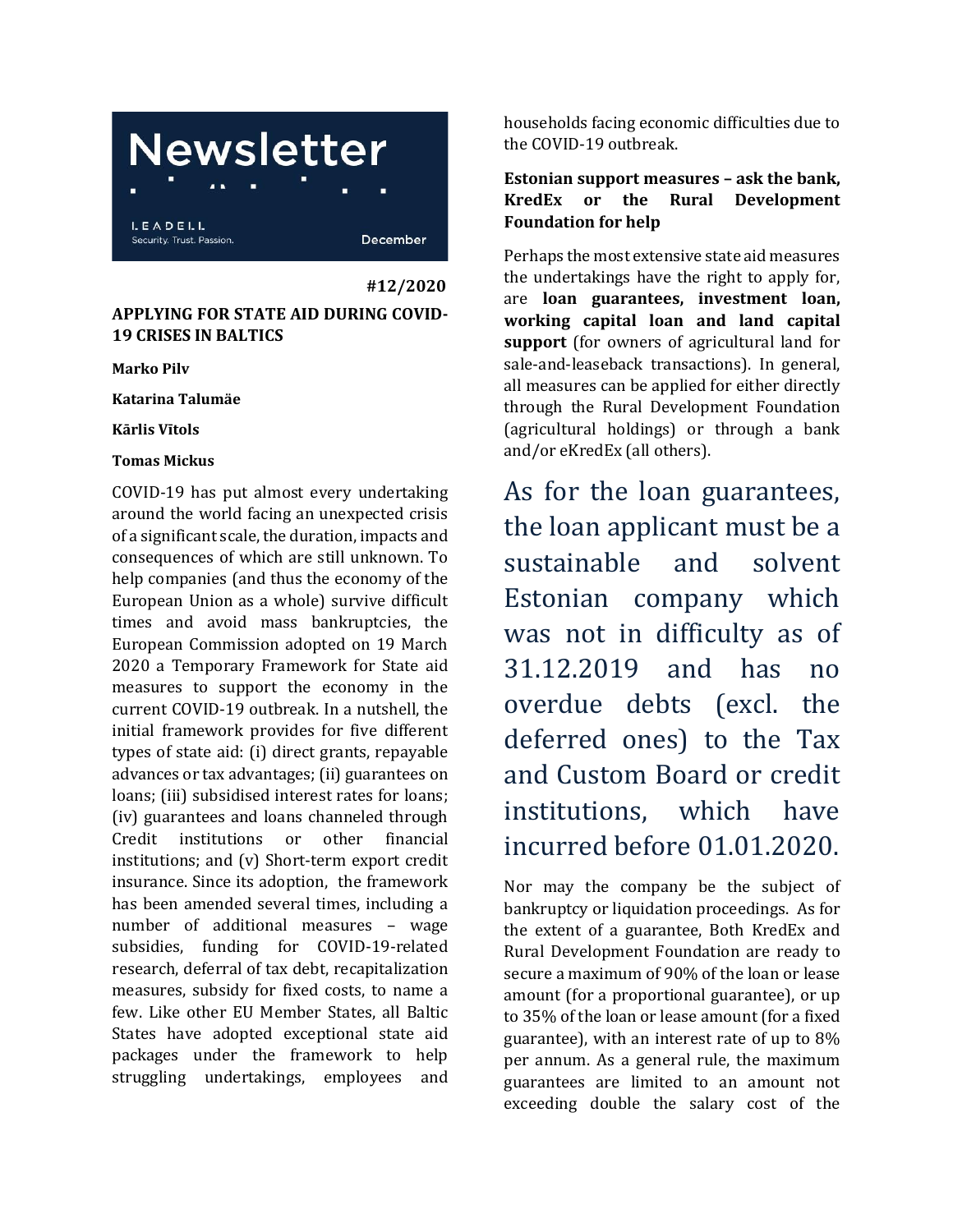entrepreneur for 2019 or 25% of the entrepreneur's turnover in 2019. Nevertheless, if justified (especially for SMEs), this amount can be increased. It should be borne in mind that there are many exceptions - for example, KredEx is ready to guarantee loans in the accommodation, catering and tourism sectors in full. Applying for a loan guarantee is usually done through a bank.

The intended purpose of the **extraordinary investment loan** is to finance investments in fixed assets, to overcome the temporary difficulties of an entrepreneur caused by the outbreak of COVID-19. As the Rural Development Foundation will no longer issue loans due to the exhaustion of funds, the following will focus only on the requirements of KredEx. The general requirements for obtaining an extraordinary investment loan are much higher than for a guarantee, including: from 12 March 2020, the applicant has not paid dividends or made other equityreducing payments to the owners; the applicant does not have valid payment defaults and there were no payment defaults of more than EUR 640 in the period from 01.04.2019 to 01.03.2020 and outstanding tax debts of more than EUR 640 as of the first date of each month. The applicant must also substantiate the link between the need for the loan and the COVID-19 crisis and provide an action plan to overcome the difficulties and repay the loan obligations. The applicant's financial indicators must also meet certain conditions. The loan period is 24 to 72 months and the amount of the loan is once again set to depend on the company's 2019 salary costs and turnover.

Kredex also provides **extraordinary working capital loans** up to 10 million euros per applicant for a loan and a group of enterprises related to the applicant. General requirements for the loan applicant and its financial indicators are the same as for the investment loan. The loan period is up to 24 months and,

similarly to an extraordinary investment loan, it must be applied for directly through KredEx.

It is also important to pay attention to the fact that an undertaking operating in the tobacco, alcohol, arms or casino business is not entitled to an extraordinary guarantee/loan. Certain restrictions also apply to the IT sector.

#### **Latvia – extensive tax holidays, working capital loans and loan holidays guarantees**

While Estonian state aid is largely related to extraordinary guarantees and loans, the Latvian COVID-19 state aid package in addition to allowance for idle time, working capital loans and grants as well as loan holidays guarantees etc., includes also various tax holidays.

## A taxpayer who has been affected by the COVID-19, has the right to apply until 30.06.2021. for an extension of the time limit for the payment of taxes up to 3 years.

From the 1st January, a payer of **personal income tax** shall not make the advance payments of personal income tax for the income from economic activity for the taxation year 2020. This type of assistance is applied automatically, but the payer of personal income tax may choose to pay it on a voluntary basis.

Local governments of Latvia have the right to determine other time limits for the payment of the **immovable property tax** in 2020 which are different from the time limits determined by law.